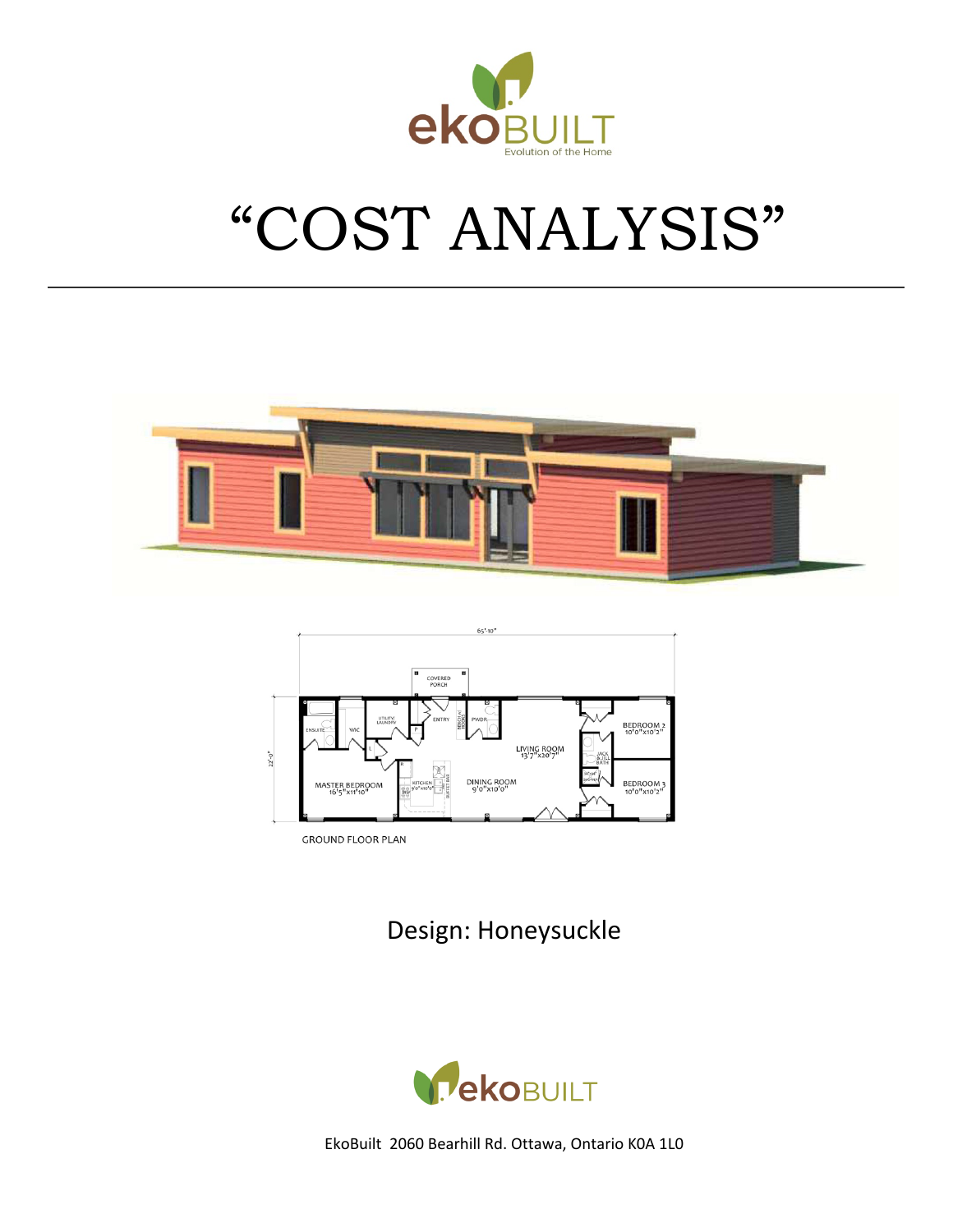## **'HOUSE' SPECIFIC COSTS**

## Design

- Honeysuckle
- Conceptual & Construction Drawings are included with weathertight package

## Foundation  $-$  40k

• Concrete Slab with R56 styrofoam Tray Foundation system

## PassiveHouse Shell Materials - \$117,821

- PassiveHouse shell material package
- Includes 15k window/door budget

## PassiveHouse Shell Installation - \$50,820

• PassiveHouse shell Installation

## Roof Cover  $-$  \$21,735

• Steel Roofing, Ideal Junior HF

## Fascia / Soffit  $-$  \$6,900

• Aluminum fascia & soffit

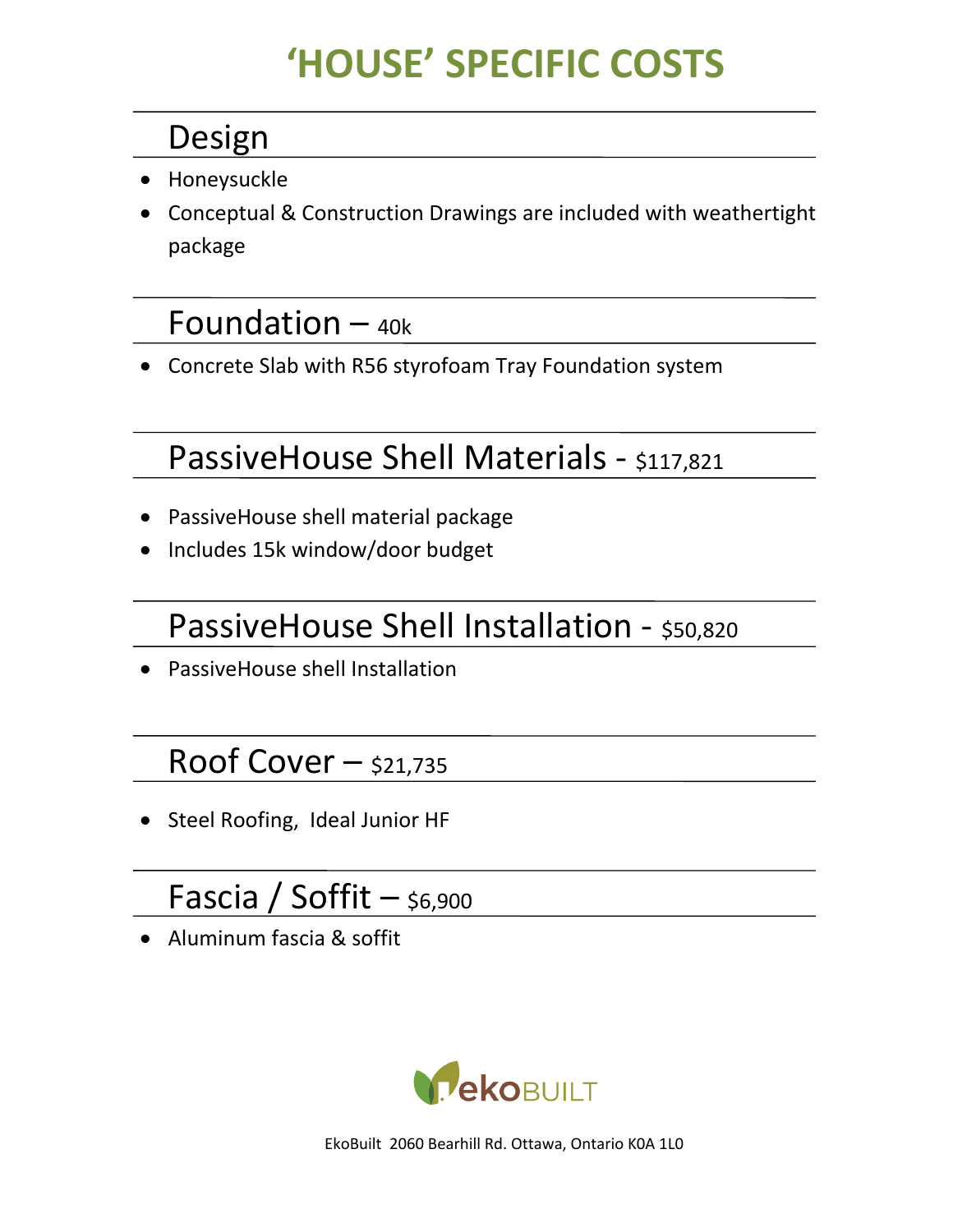## Exterior Siding & Trim  $-$  \$29,700

- Exterior siding, goodfellow engineered wood maintenance-free siding
- Exterior Window / Door Trim, goodfellow

#### Insulation - \$23,508

• Passive Exterior Walls (R-75) Roof (R110)

## Drywall  $-$  13k

• Drywall for all walls / ceilings

## Plumbing  $-$  9k

- ABS, Pex pipe & fittings to all fixtures
- 2 exterior hose taps
- Rough & finish plumbing

## Electrical  $-$  14k

- 200 amp service
- All wiring to plugs, switches & mechanicals
- 2 exterior plugs
- Telephone & cable wiring

## $HVAC - 25k$

• HRV, Healing & Air Conditioning – Minisplit / Jablotron